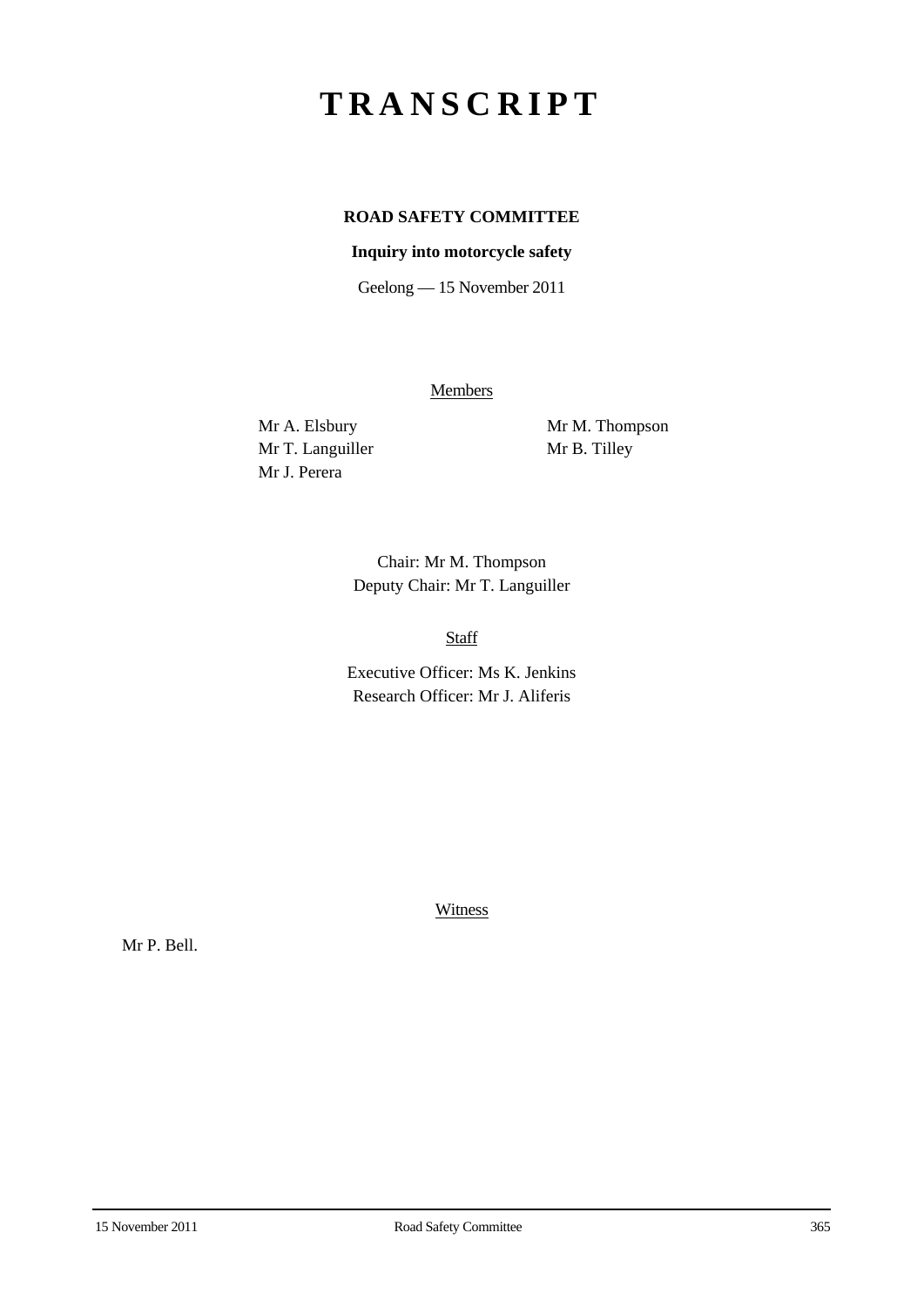**The CHAIR** — As a committee I would like to thank everyone for their attendance here this afternoon. I have spoken to Mr Boag and Mr O'Brien, and they are welcome to return to give evidence if they have any insights or comments they would like to make, and they can liaise through our executive officer.

For the motorcycle riders who have attended today, I am happy to take on board some 1-minute snapshot comments if anyone does have a remark that they would like to make. We had one person who had so indicated earlier on. We have to be out of here shortly, but if you would like to step forward and make a comment, what we require is your name. I note that we have had a postal address given, but for the benefit of the transcript it would be helpful if you could narrate that to us as well. I may mediate the length of commentary.

**Mr BELL** — My name is Peter Bell, <address confidential>. I have a management degree and I have had a bit of experience in life, but I am here for three friends who have died on motorbikes. I would like to bring up a few examples that might have altered the situations for them. In my own experience of riding a motorbike first, I found if I had a car licence before I got a motorbike I was much more aware of the problems on the road. When I did get my bike — a year after having a car — it saved me from getting into a lot of situations, because I knew the stupid things that cars did, so I foresaw them, otherwise I might not be here today.

It comes down to whether you want to live or die in this world and how you approach life. I have always wanted to live; I have not wanted to die. I drove to Perth and did a job for 3 hours Saturday afternoon, did a job for 3 hours Sunday morning, and I drove back. I did the job because I did not want to die, and I know what I have got to do on the road to do that job. A lot of people do not have the attitude that they want to live in this world, and unfortunately we have to protect them, and that is why your committee is here today.

Regarding my three friends who have died, my first friend, Lyn, was a university student. She had a small powered motorbike to go to university on. The situation was she was not seen, and I figure it should be compulsory for people riding motorbikes up to 250 cc to wear a yellow safety vest.

A second situation was Robyn. She was in the Ulysses group. She died on the Ballan–Daylesford Road. She was exposed to a car doing a right-hand turn stationary in the middle of the road. A car came up behind, shoved into the back of that car because they were not watching or paying attention to the road. Because this car's tyres were turned in the stationary position, it pushed the car across in front of her and she was killed instantly.

My situation here is that on all country rides the old tram rule in Melbourne should apply — that is, you sit on the left-hand side of the road until the traffic is clear before you do the right-hand turn. Quite often you will find country people who have a farm on a highway will sit on the left-hand side of the road waiting till the traffic has all cleared before they will drive across the road into their property. I think this rule has to be mandatory not only for motorcyclists but for cars.

The next example is Daffy. Daffy knew the road too well. A surfie mate of mine from Lorne, Daffy knew the Great Ocean Road like the back of his hand. You could blindfold him and tie one leg behind his back and the other arm behind his back, and he could still go down the ocean road to Apollo Bay and back to Lorne in record times. The problem with Daffy was he knew the road too well. This comes down to complacency, and it has happened to me too. I am guilty of this. I did it in a car between Lavers Hill and Apollo Bay. I knew the road too well. I got caught out; I had a head-on accident on the old dirt section of the ocean road. But because we live in an area and we know the road so well, we start to reduce our caution and our abilities on that stretch of road. I do not know where you go there — maybe retesting, speed limiters; I do not know.

The previous gentleman said \$15 million has been spent on the ocean road. I used to go down the ocean road to Apollo Bay with my grandfather when the Mount Defiance section was gravel. I know that road back to front. I can drive it blindfolded. I can tell you exactly where we are if we left Lorne to go to Apollo Bay blindfolded. I could tell you which bend we are on and which camber we are on and which everything.

I do not know where that \$15 million has gone, but I can tell you what: I have not seen it doing any good, because I have seen parts of that road where I have seen three motorcyclists go over in the exact spot. I said to my girlfriend, 'Look! A motorbike has just gone over'. She said, 'What?'. I said, 'No, they all go over there'. We will pull up on the top of the cliff where I can park safely, and we will walk down the cliff and see whether he is all right. She did not believe me until she saw him over the road. There is now a double solid barrier — the old metal barrier — rails there where that part of the road is at the spit past St George River. If I was coming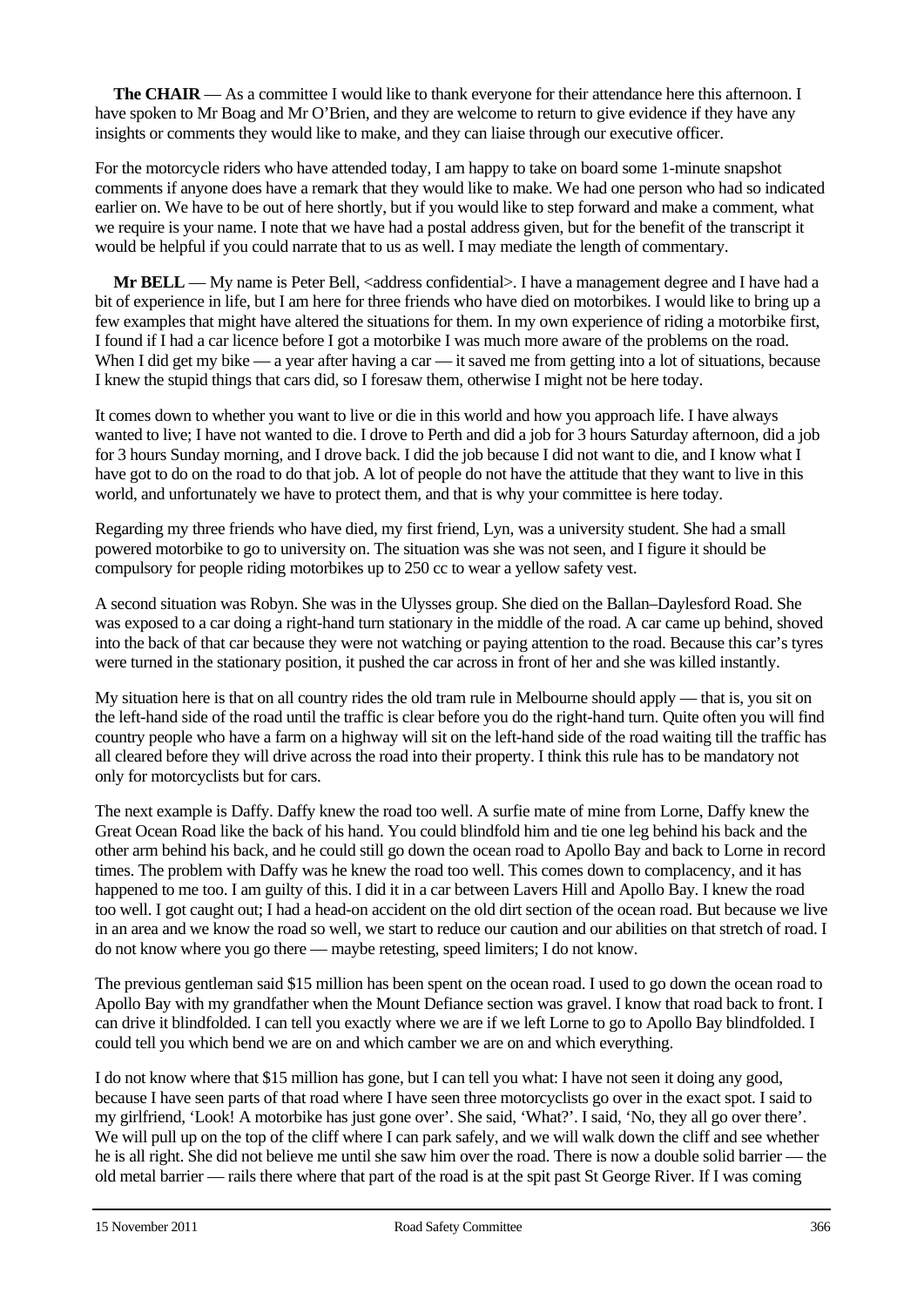around that corner and I dropped my bike, I would want the bike to go over the edge and I would suffer wherever I was going to go. But if I was going to hit that rail at full speed, I probably would not survive.

I have just seen ludicrous implementation of measures on that ocean road that defy logic. I used to ride that ocean road to myself, like a lot of other Lorne people did back in the good old days. We did not realise how good we had it. The only problems we had on that road then were the wet sections in the shadow of the parts of the hill where the sun never hits, so because you knew the road so well you would slow down and cater for them. The only other problems I used to have was snakes. If a snake was crossing the road and you come around the corner and you are leaning on your bike, you knew you were going to lose traction once you hit the snake, depending on the angle of your bike and depending on how big the snake was. I will tell you what: I have seen snakes as thick as my arm crossing that road. If you hit one of them you are soon going to know about.

The problem with the Great Ocean Road is that it was built out of bloody nothing. I have seen all the photos of it. My family has been along there since the 1880s, and I have seen all the photos in the family albums and the surveys of how that road started off. It has not advanced much ever since. From Lorne to Apollo Bay where the road is built into near-vertical cliffs it now caters for maximum traffic. We have backpacker buses, tourist buses and everybody in the world wanting to come to Victoria to see the Great Ocean Road. It does not cater now for motorbikes, but the motorbike fraternity have always heard that it is a good ride, and they still go down there. It is a congestion-plus situation. You have to go down there and talk to people who live down there and who used to ride motorbikes on that road.

The spot I talked about at the spit of Mount Defiance is a red-X corner, and it needs to be marked appropriately. Inexperienced motorbike riders going down there come around the corner and think they have finished the corner, but it tucks into another corner. When they find that 'Oh, oh, the corner is still going, and I have to hook in harder, harder, harder', then that is where they drop the bike, and that is why they go over. I have seen three go over in the one spot.

**The CHAIR** — The location again is the red-X corner, did you say?

**Mr BELL** — No, I just said dangerous corners where excessive accidents have happened should be marked.

**The CHAIR** — Do you have a specific corner that you were speaking about there?

**Mr BELL** — They should be marked with a specific sign to pre-warn drivers. This is when motorcyclists come back heading north towards Lorne. They come around the spit, which is the geographical name on it. It is an easy corner when you first come into it, but it tucks around and then hooks around again into another even tighter corner. It is when they find that the extra hook is involved and complete an even tighter turn that they drop the bike. I have seen three with my own eyes go over at that exact spot, as I am heading south coming from St George River.

That is about it from me. The only thing I can think of is the situation now with modern car design is that we have thick front window pillars to get the 5-star ANCAP rating. They are big thick chunky pillars, and it is hard enough to see cars behind them. I nearly hit someone up here coming on to High Street from Laura Avenue in Belmont. It shocked the life out of me. I thought, 'I am such a good driver, and I've missed this. How did I do it?' and then I realised it was the bloody pillar. How can you see motorbikes behind those pillars?

There has to be some electronic radar system that might be developed in the next 5, 10 or 20 years which would give the car driver a sense of somebody being there, or maybe a transponder on the motorbike which causes a light to go off on the dash of your car. You would not want 'beep, beep, beep' going all the time, but maybe the motorbike could emit a signal that alerts the driver that there is a motorbike within 20 metres of them. In Australia we could probably get away with it, but in India the light or the beeper would be going off a million times an hour, and you just could not deal with it. But maybe in this country it would help a lot of people to realise that they have a motorcyclist within cooee of them.

I am an experienced rider, and I am an experienced road user, and just recently on a number of occasions I have had the living daylights scared out of me because of bikes going up either side of me from blind spots at amazing speeds. I have thought, 'Where did he come from? What's going on?'. It does not matter how good or careful you are, you are still going to have this problem. I do not know whether the idea of a transponder to alert drivers that motorbikes are coming up might work. Maybe motorcyclists who are excessive speedsters and